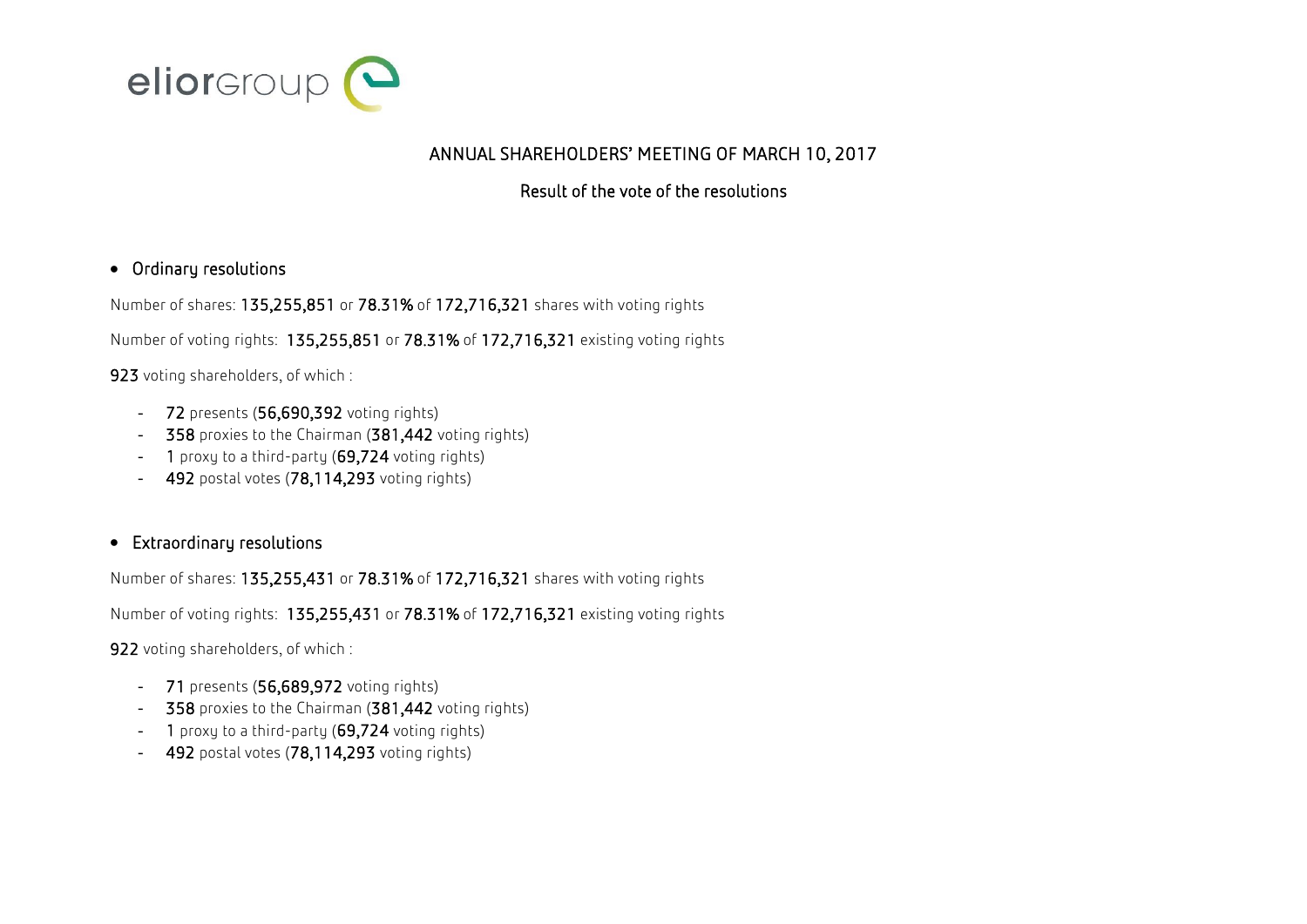| Resolution                                                                                                                                         | <b>Type</b> | For              | % For   | Against    | % Against | Abstention | % Abstention | <b>Total votes</b> | Result   |
|----------------------------------------------------------------------------------------------------------------------------------------------------|-------------|------------------|---------|------------|-----------|------------|--------------|--------------------|----------|
| <b>First resolution</b><br>Approval of the parent company financial<br>statements for the year ended September<br>30, 2016 and the related reports | Ord.        | 135,237,878      | 99.987% | 17,206     | 0.013%    | 767        | 0.001%       | 135,255,851        | Adopted  |
| Second resolution<br>Approval of the consolidated financial<br>statements for the year ended September<br>30, 2016 and the related reports         | Ord.        | 135,254,368      | 99.999% | 758        | 0.001%    | 725        | 0.001%       | 135,255,851        | Adopted  |
| Third resolution<br>Appropriation of results and approval of a<br>dividend payment                                                                 | Ord.        | 134,537,098      | 99.469% | 718,141    | 0.531%    | 612        | 0.001%       | 135,255,851        | Adopted  |
| Fourth resolution<br>Approval of the Statutory Auditors' special<br>report on related-party agreements and<br>commitments                          |             | Ord. 135,224,445 | 99.998% | 1,361      | 0.001%    | 1,074      | 0.001%       | 135,226,880        | Adopted  |
| Fifth resolution<br>Vote on the individual compensation of the<br>Chairman and Chief Executive Officer                                             | Ord.        | 49,892,532       | 36.888% | 85,358,984 | 63.109%   | 4,335      | 0.003%       | 135,255,851        | Rejected |
| Sixth resolution<br>Amendment of the commitment to pay a<br>termination benefit to the Chairman and<br>Chief Executive Officer                     |             | Ord. 133,175,336 | 98.483% | 2,050,442  | 1.516%    | 1,102      | 0.001%       | 135,226,880        | Adopted  |
| Seventh resolution<br>Setting's directors' fees                                                                                                    | Ord.        | 133,958,307      | 99.041% | 1,295,504  | 0.958%    | 2,040      | 0.002%       | 135,255,851        | Adopted  |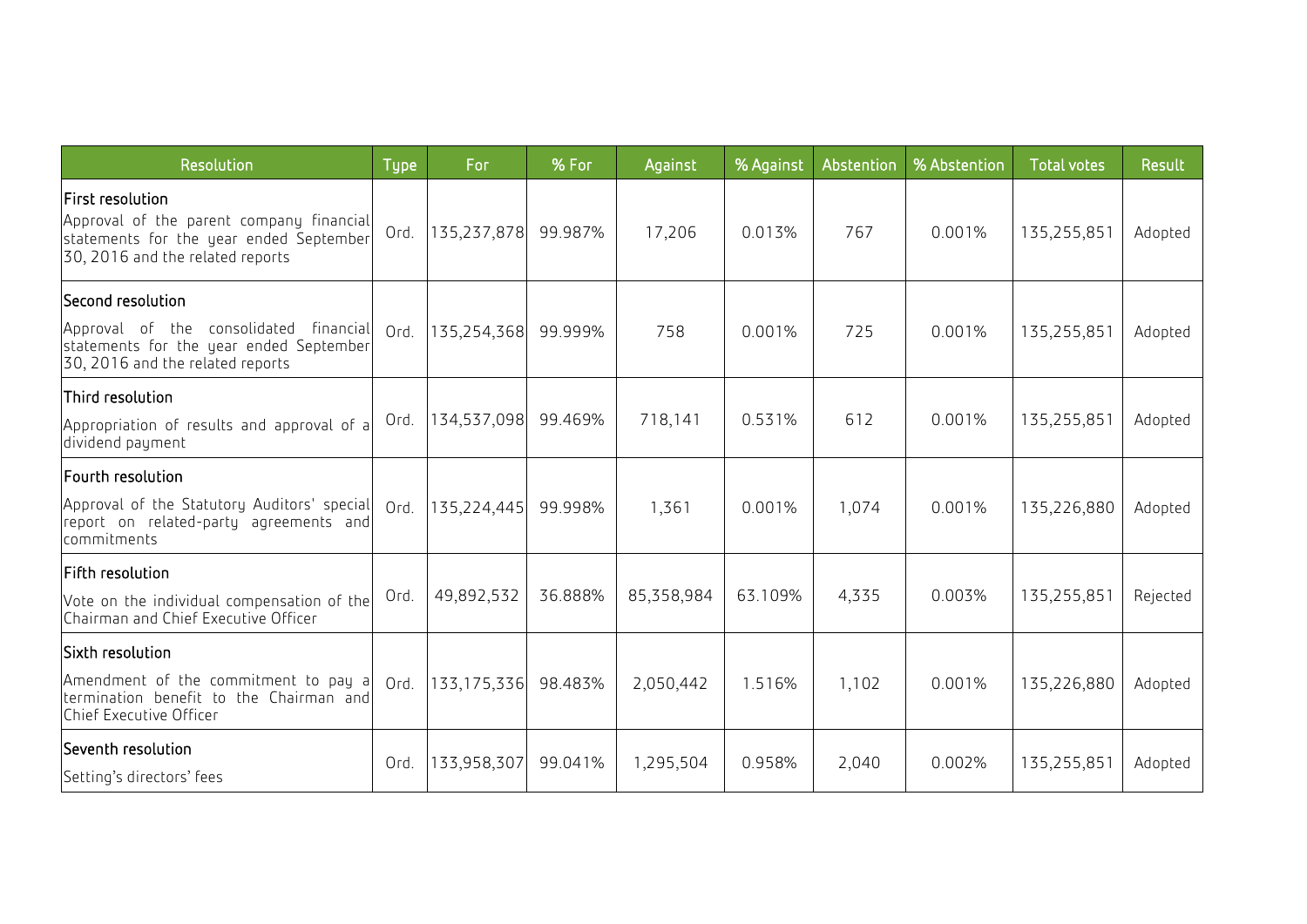| Resolution                                                                                                                                                                                                                                              | <b>Type</b> | For           | % For   | Against    | % Against | Abstention | % Abstention | <b>Total votes</b> | Result   |
|---------------------------------------------------------------------------------------------------------------------------------------------------------------------------------------------------------------------------------------------------------|-------------|---------------|---------|------------|-----------|------------|--------------|--------------------|----------|
| Eighth resolution<br>Ratification of the appointment of Caisse de<br>dépôt et placement du Québec as director                                                                                                                                           | Ord.        | 133,515,828   | 98.714% | 1,739,428  | 1.286%    | 595        | 0.000%       | 135,255,851        | Adopted  |
| Ninth resolution<br>Authorization for the Board of Directors to<br>carry out a share buyback program                                                                                                                                                    | Ord.        | 134,677,756   | 99.573% | 575,668    | 0.426%    | 2,427      | 0.002%       | 135,255,851        | Adopted  |
| Tenth resolution<br>Authorization for the Board of Directors to<br>increase the Company's capital, with pre-<br>emptive subscription rights for existing<br>shareholders                                                                                | Extr.       | 91,746,836    | 67.832% | 43,505,224 | 32.165%   | 3,371      | 0.003%       | 135,255,431        | Adopted  |
| Eleventh resolution<br>Authorization for the Board of Directors to<br>increase the Company's<br>capital<br>by<br>capitalizing reserves, profit, the share<br>premium account or other eligible items                                                    | Extr.       | 135, 183, 667 | 99.947% | 68,229     | 0.050%    | 3,535      | 0.003%       | 135,255,431        | Adopted  |
| Twelfth resolution<br>Authorization for the Board of Directors to<br>Company's<br>capital<br>increase<br>the<br>as<br>consideration for shares and/or other<br>securities contributed to the Company in<br>transactions other than public tender offers | Extr.       | 82,129,925    | 60.722% | 53,124,308 | 39.277%   | 1,198      | 0.001%       | 135,255,431        | Rejected |